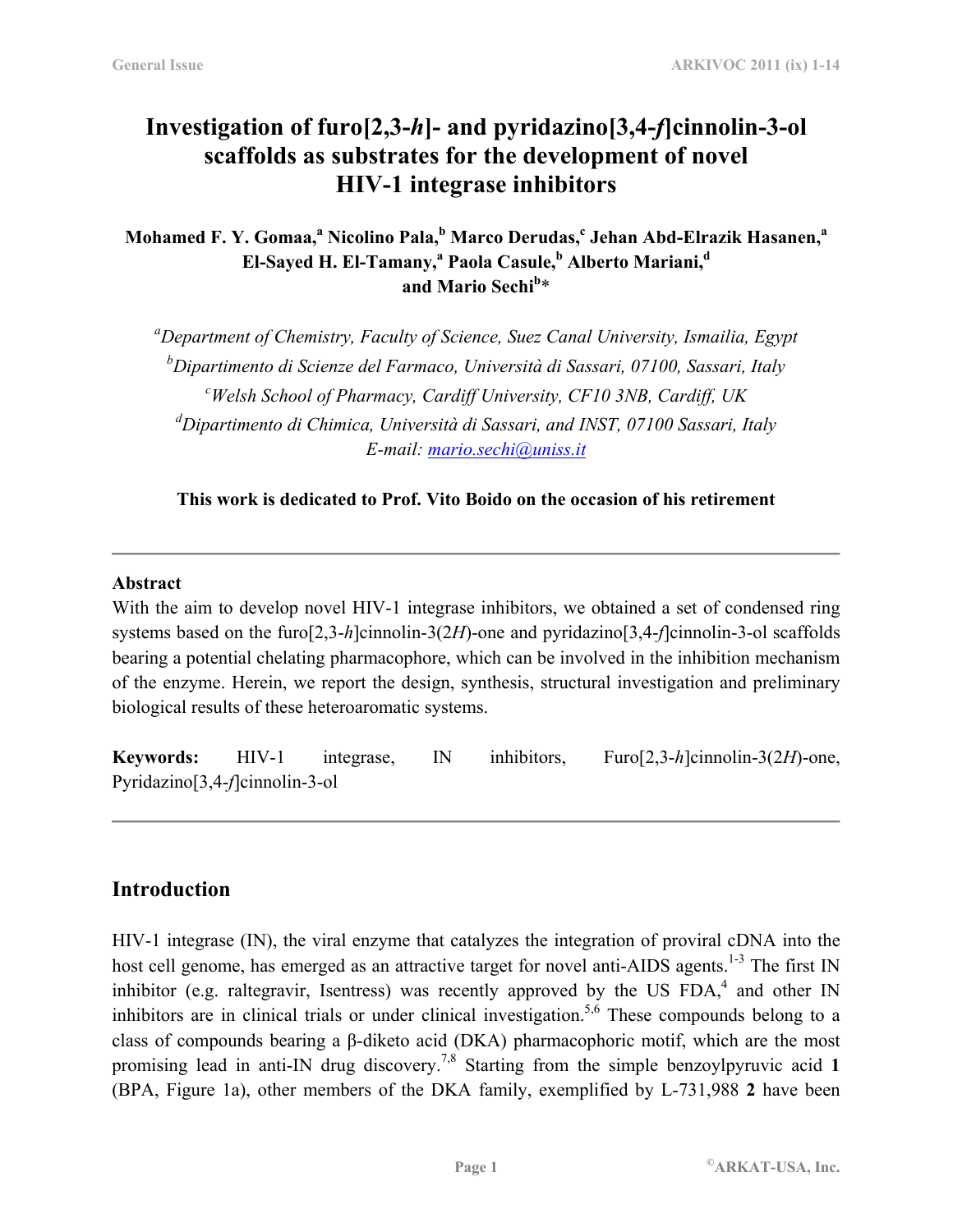reported and intensively studied.<sup>8,9</sup> Moreover, several DKA bioisosteric analogues have been discovered.<sup>9</sup>

DKAs are comprised of three structural components (Figure 1b): a β-diketo moiety (a), an aromatic or heteroaromatic portion (b), and a carboxylic functionality, which can be replaced with a variety of bioisosteric functions  $(c)$ . Although the mechanism by which they bind IN has not been well understood, it is believed that the β-diketo acid pharmacophoric motif could be involved in a functional sequestration of one or both divalent metal ions in the enzyme catalytic site, to form a tertiary ligand- $M^{2+}$ -IN complex (Figure 1c).<sup>1</sup> DKAs represented a good starting point for medicinal chemistry discovery and optimization programs, and it has been well suited to explore this chemical space by considering structurally related prototypes. In this context, it is of great interest to develop a new generation of novel and selective IN inhibitors as well as to investigate their mechanism of action.



**Figure 1. (**a) Representative DKAs inhibitors. (b) Chemotype of DKA β-diketo-based inhibitors. (c) The two-metals binding model previously proposed for selective strand-transfer chelating inhibitors. The atoms 'X' and 'Y' represent possible hetero-atoms that serve a lone-pair and the semicircles indicate heteroaromatic rings, optionally including the 'C=X' or 'C=Y' bond. Metals are depicted as grey spheres.

In the course of our drug discovery program focused on developing original IN inhibitors,  $10-$ <sup>15</sup> a series of polycyclic templates carrying a novel potential chelating pharmacophore has been designed and synthesized. Our attention was addressed to the furo[2,3-*h*]cinnolin-3(2*H*)-one scaffold **I** (Figure 2), as analogue of the previoulsy reported 6-aryl-5-methyl-4,5-dihydro-3- (2*H*)pyridazinones, 4,4a-dihydro-5*H*-indeno[1,2-*c*]pyridazinones **II**, **III**,  $^{16-19}$  and more strictly to 5,6-dihydrobenzo[*h*]-, 5,6-dihydrothieno[2,3(3,2)-*h*]cinnolin-3(2*H*)-ones **IV**, **V**. 20-22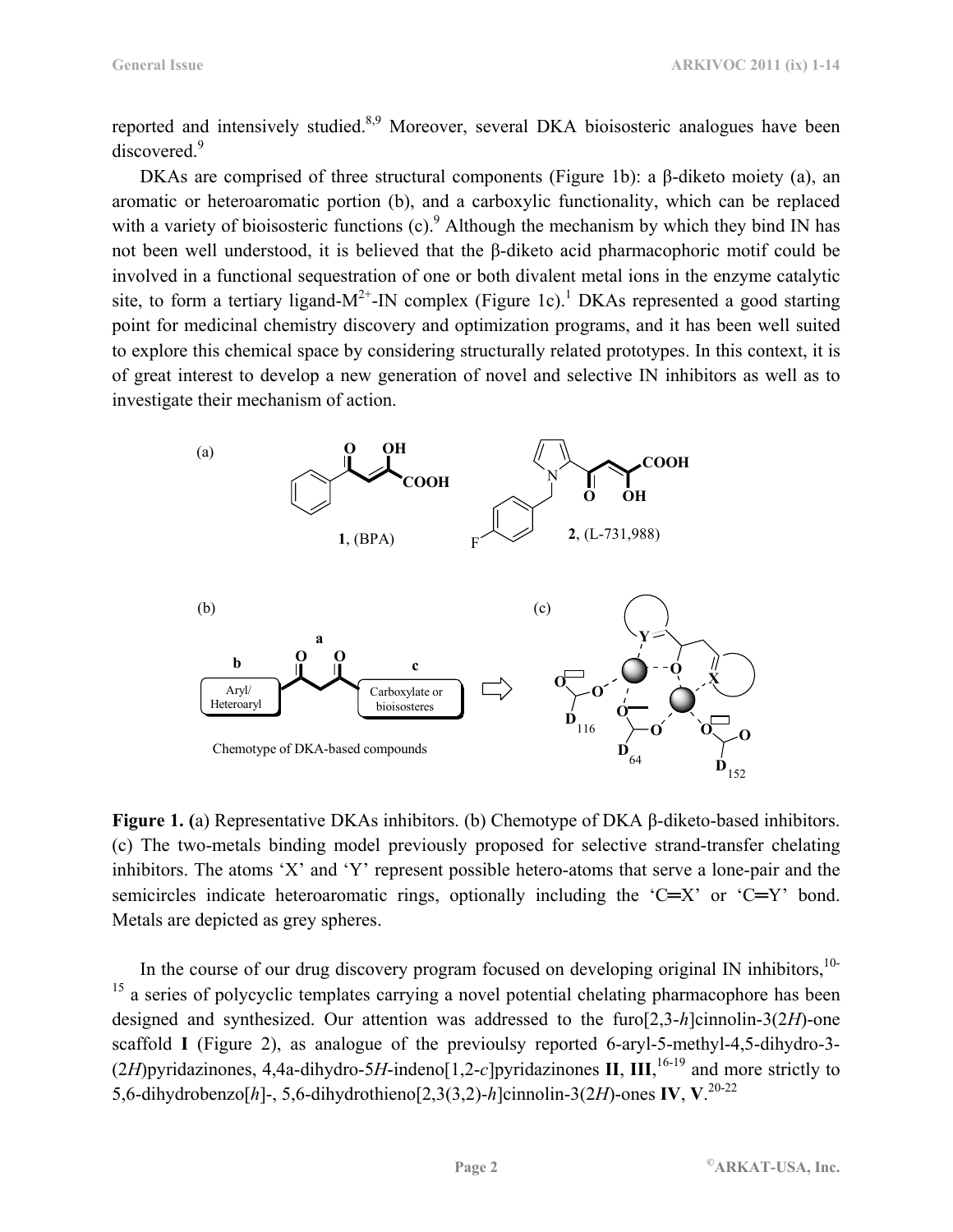These condensed ring systems demonstrated a versatile platform to incorporate a pyridazinone ring, which has shown several pharmaceutical properties.23 In this context, the **N-NH-CO-C-R**   $(R = OH, NH<sub>2</sub>)$  motif could be considered as a potential chelating fragment, eventually suitable of bioisosteric replacement of the β-diketo enol pharmacophore. Moreover, furan oxygen of the heteroaromatic backbone, can be involved in potential hydrogen bonding with amino acid residues on the active site.



**Figure 2.** Design of furo[2,3-*h*]cinnolin-3(2*H*)-one scaffold **I**, and previously reported pyridazinones **II**, **III** and cinnolinones **IV**, **V**.

On this basis, the preparation of a first set of furo[2,3-*h*]cinnolin-3(2*H*)-one **3-5** has been performed (Figure 3).



**Figure 3.** Potential chelating fragments of the designed furo[2,3-*h*]cinnolin-3(2*H*)-ones.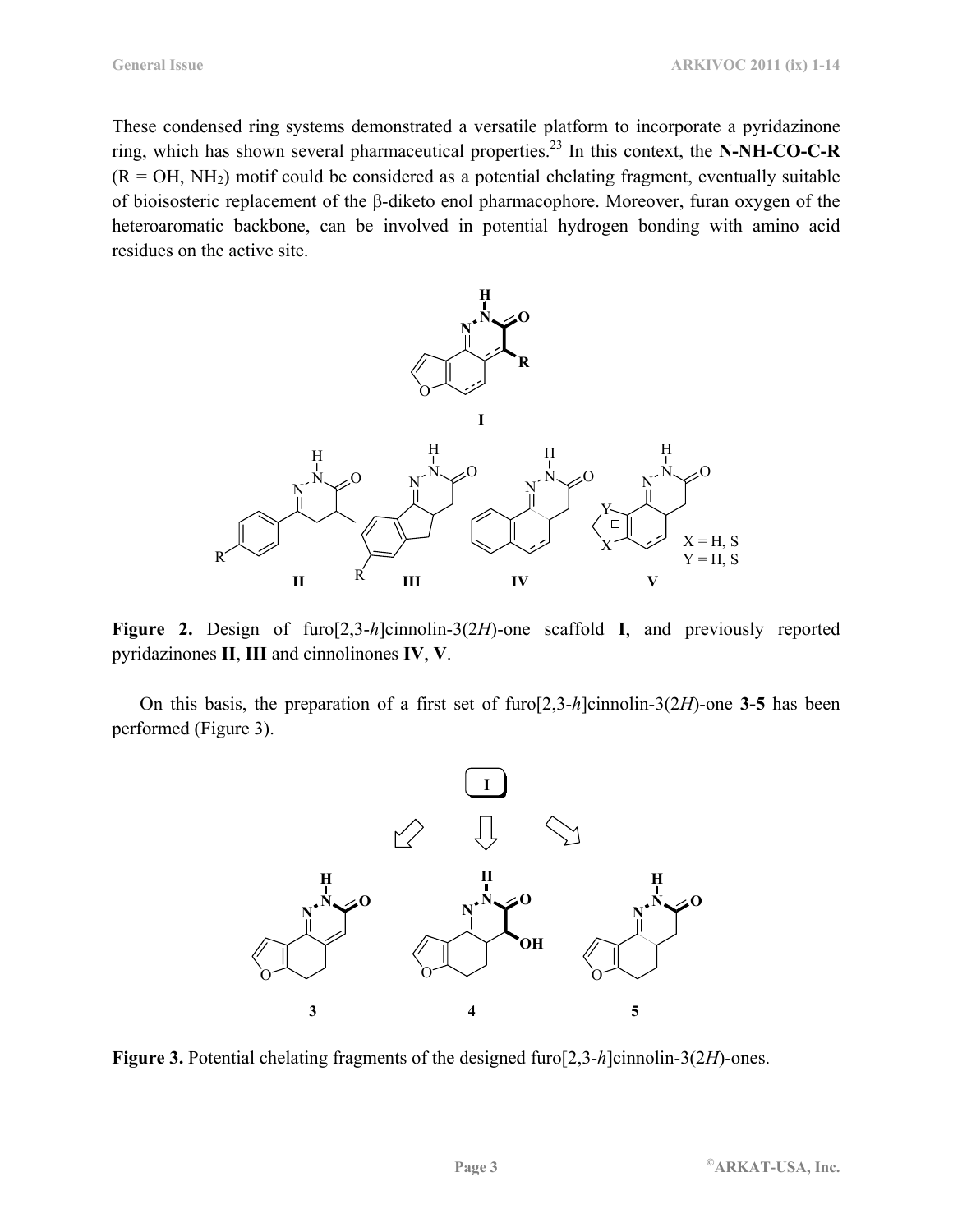### **Results and Discussion**

The synthetic routes for the preparation of cinnolinones **3-5** are depicted in Scheme 1. 5,6 dihydrofuro[2,3-*h*]cinnolin-3(2*H*)-one **3** was synthesized (62% yield) by refluxing the hydroxy(4-oxo-4,5,6,7-tetrahydro-1-benzofuran-5-yl)acetic acid **6** in an excess of hydrazine hydrate for 30 minutes. The intermediate α-hydroxy acid **6** was obtained by reacting the 6,7 dihydro-1-benzofuran-4(5*H*)-one **7** with equimolar amount of glyoxylic acid in an aqueous solution of sodium hydroxide at room temperature. Addition of chloroacetaldehyde to 1,3 cyclohexanedione 8, following a previously reported procedure,<sup>24</sup> afforded the ketone 7 in high yield (Scheme 1). 4-hydroxy-4,4a,5,6-tetrahydrofuro[2,3-*h*]cinnolin-3(2*H*)-one **4** was obtained (32% yield) by condensation of the key intermediate **6** with an equimolar amount of hydrazine hydrate in refluxing ethanol for 1 hour. It is noteworthy that if **4** is treated with hydrazine hydrate in acidic condition and refluxed for several hours, dehydration of **4** to **3** is expected, according to the previously reported method. $^{22}$ 



**Scheme 1.** Reagents and conditions: *i*: chloroacetaldehyde, aq. NaHCO<sub>3</sub>, rt, 15 hours; *ii*: glyoxylic acid monohydrate, aq. NaOH, 0 °C then rt; *iii*: hydrazine monohydrate, reflux, 30 min; *iv*: hydrazine monohydrate, ethanol, reflux, 1 hour; *v*: LiHMDS -78 °C, ethyl bromoacetate, -70 °C for 1 hour, then rt for 18 hours; *vi*: 10% aq. NaOH, MeOH, reflux, 2 hours; *vii*: hydrazine monohydrate, ethanol, reflux, 3 hours.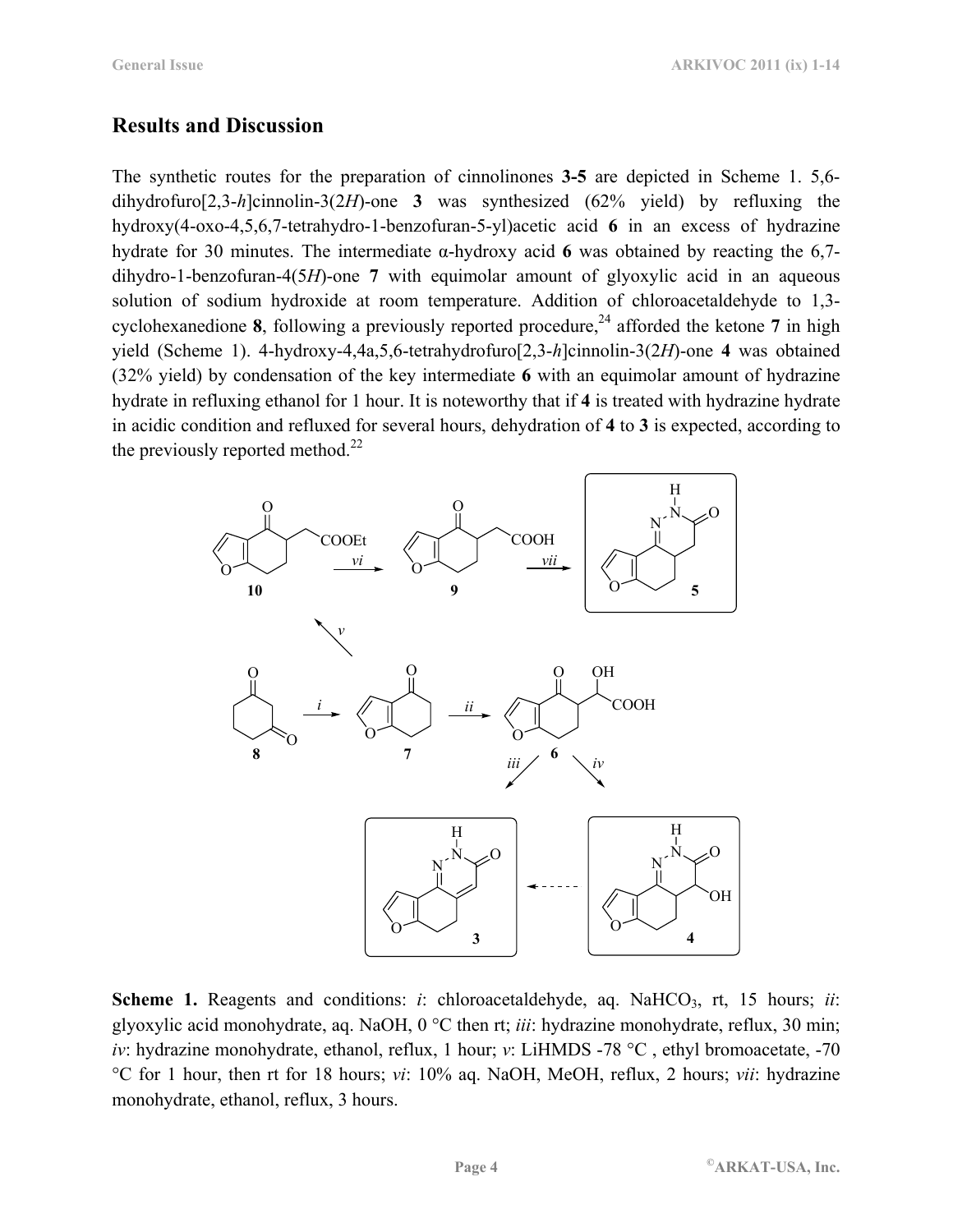4,4a,5,6-Tetrahydrofuro[2,3-*h*]cinnolin-3(2*H*)-one **5** was obtained (38% yield) by reaction with hydrazine hydrate in refluxing ethanol for 3 hours of the  $(4$ -Oxo-4,5,6,7-tetrahydro-1benzofuran-5-yl)acetic acid **9**, which was obtained in good yield by alkaline hydrolysis of the corresponding ester **10**. The latter was prepared by alkylation of the ketone **7** with ethyl bromoacetate in THF solution of LiHMDS at -78 °C (Scheme 1).

Compounds **3-5** were fully characterized by means of NMR spectroscopy, mass spectrometry and elemental analysis. In particular, these systems presented a common pattern of signals, constituted by broad singlets for the exchangeable NH protons in the range of 10-13 ppm, and two doublets at  $7.69-7.63$  and  $6.75-6.61$ , for  $H_8$  and  $H_9$ , respectively, of the furan ring. In addition to the other aromatic H<sub>4</sub> proton, compound 3 revealed a multiplet in the range of 3.02-2.93 ppm, attributable to  $H_5$  and  $H_6$ , whereas a more complicated signal pattern ranging from 3.94 to 1.73 ppm was observed for compound **4**. The latter also displayed a deuterium oxide exchangeable proton of the OH function located in position 4. As for compound  $5H_4$  proton appeared upfield as a multiplet centered at 2.84 ppm.

Further exploration of this chemistry resulted in the synthesis of cinnolinones **11-14**. When ketone **6** was refluxed in excess of hydrazine hydrate for 48 hours, furo[2,3-*h*] cinnolin-3(2*H*) one **11** was isolated in 35% yield (Scheme 2). The structure of **11** has been confirmed by means of the above-mentioned analytical methods. As far as  ${}^{1}H$ -NMR results are concerned, the five aromatic protons are detected at 7.75 (singlet,  $H_4$ ), 7.68 (AB system,  $H_6$  and  $H_5$ ), 7.62 (doublet,  $H_8$ ) and 6.61 (doublet,  $H_9$ ) ppm resonance.



**Scheme 2**. Reagents and conditions: *i*: hydrazine monohydrate reflux, 48 hours; *ii*: 72 hours; *iii*: 24 hours; *iv*: 15-30 min. NOE correlations are indicated for **13**.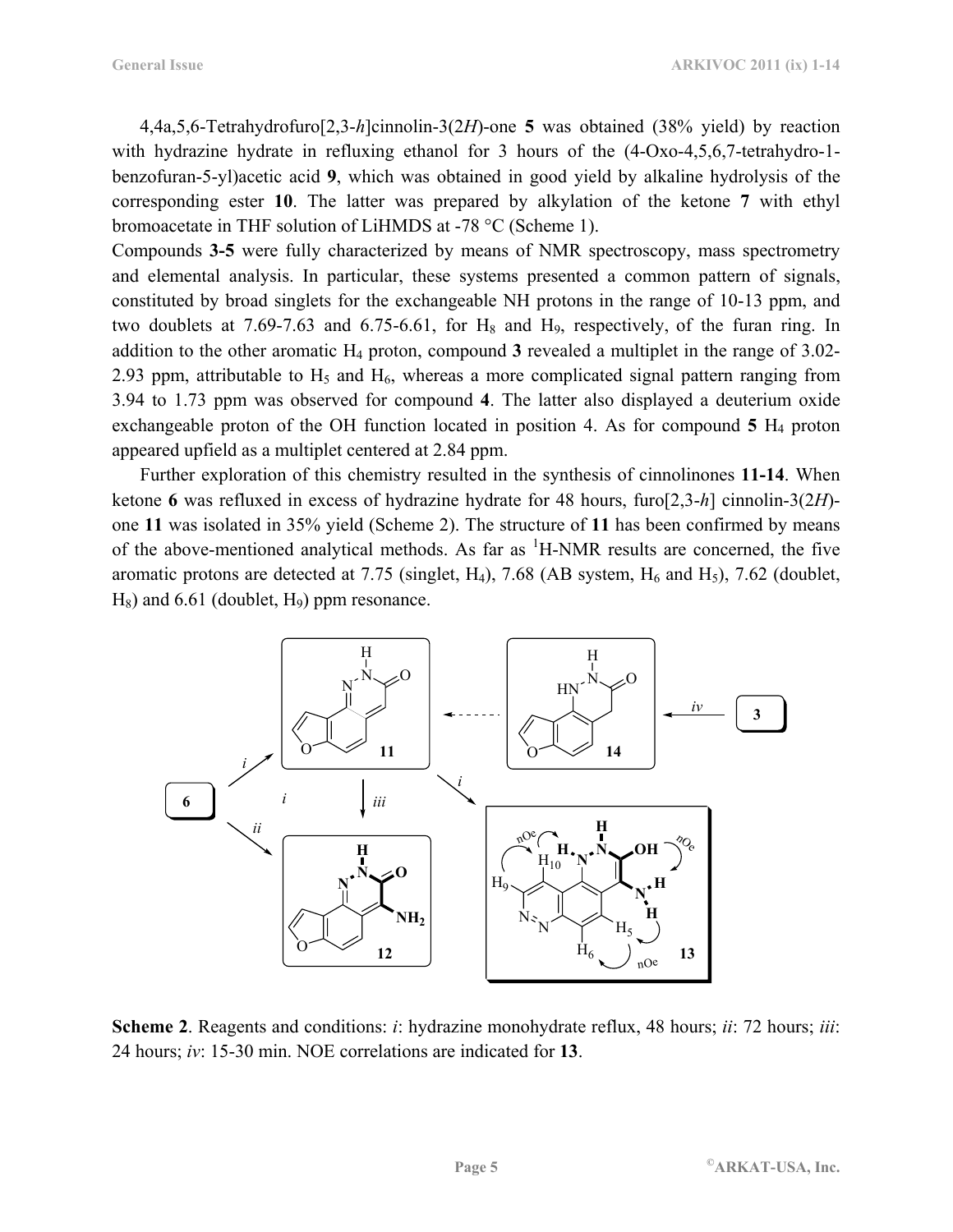According to the above-mentioned behavior,<sup>22,25</sup> the 4-amino-furo[2,3-*h*]cinnolin-3(2*H*)-one **12** (40%) was synthesized by refluxing **6** in hydrazine hydrate for about 72 hours. The formation of **12** (45%) also occurred starting from **11** under the same conditions and refluxing for 24 hours. When the reaction time between **11** and hydrazine hydrate was increased to 72 hours, a new heterocycle, namely 4-amino-1,2-dihydropyridazino<sup>[3,4-*f*]cinnolin-3-ol **13**, was obtained in 25%</sup> yield (slightly impure of **11**). The formation of this compound, in which the furan ring was converted to an additional pyridazine ring, is discussed below (Figure 5).

Focusing on **13**, in addition to the two expected doublets detected at 8.05 and 7.57 ppm for  $H_5$  and  $H_6$ , respectively, the <sup>1</sup>H-NMR spectrum exhibited two other doublets at downfield centered at 9.34 and 8.47 ppm, attributed to the  $H_9$  and  $H_{10}$ , respectively. The coupling constant values  $(J = 5.5 \text{ Hz})$  of these signals are in accordance with similar patterns in the cinnoline ring, further supporting its formation. Also, exchangeable broad singlets detected at 13.50, 7.64, and 6.20 were assigned to the enolic OH in position 3, the NH protons in position 1 and 2, and the NH<sub>2</sub> group in position 4, respectively.

Then, when cinnolinone **3** was kept in refluxing hydrazine hydrate for 15-30 minutes, it was converted into 55% of its tautomer 1,2-dihydrofuro[2,3-*h*]cinnolin-3(4*H*)-one **14**. In particular, the <sup>1</sup>H-NMR spectrum of 14 was characterized by a singlet at 3.59 ppm  $(H_4)$ , a singlet at 7.18 ppm (overlapping H<sub>8</sub> and H<sub>9</sub>), two doublets centered at 7.94 and 7.20 ppm, for H<sub>6</sub> and H<sub>5</sub>, respectively, and by an exchangeable broad singlet at 5.33 ppm, corresponding to the two NH in positions 1 and 2. Further prolonging of reaction time of **14**, can reasonably give **11** according to a previously observed behavior for similar reaction<sup>22</sup> (data not shown). Further magnetic resonance techniques such as DEPT/APT, COSY and NOESY (i.e. compound **13**, Scheme 2) support the assigned structures for title compounds. A mechanistic hypothesis for the formation of the above-mentioned compounds (**11** and/or **14**) is displayed in Figure 4.



**Figure 4.** Mechanistic hypothesis for the formation of cinnolinones **11** and **14**.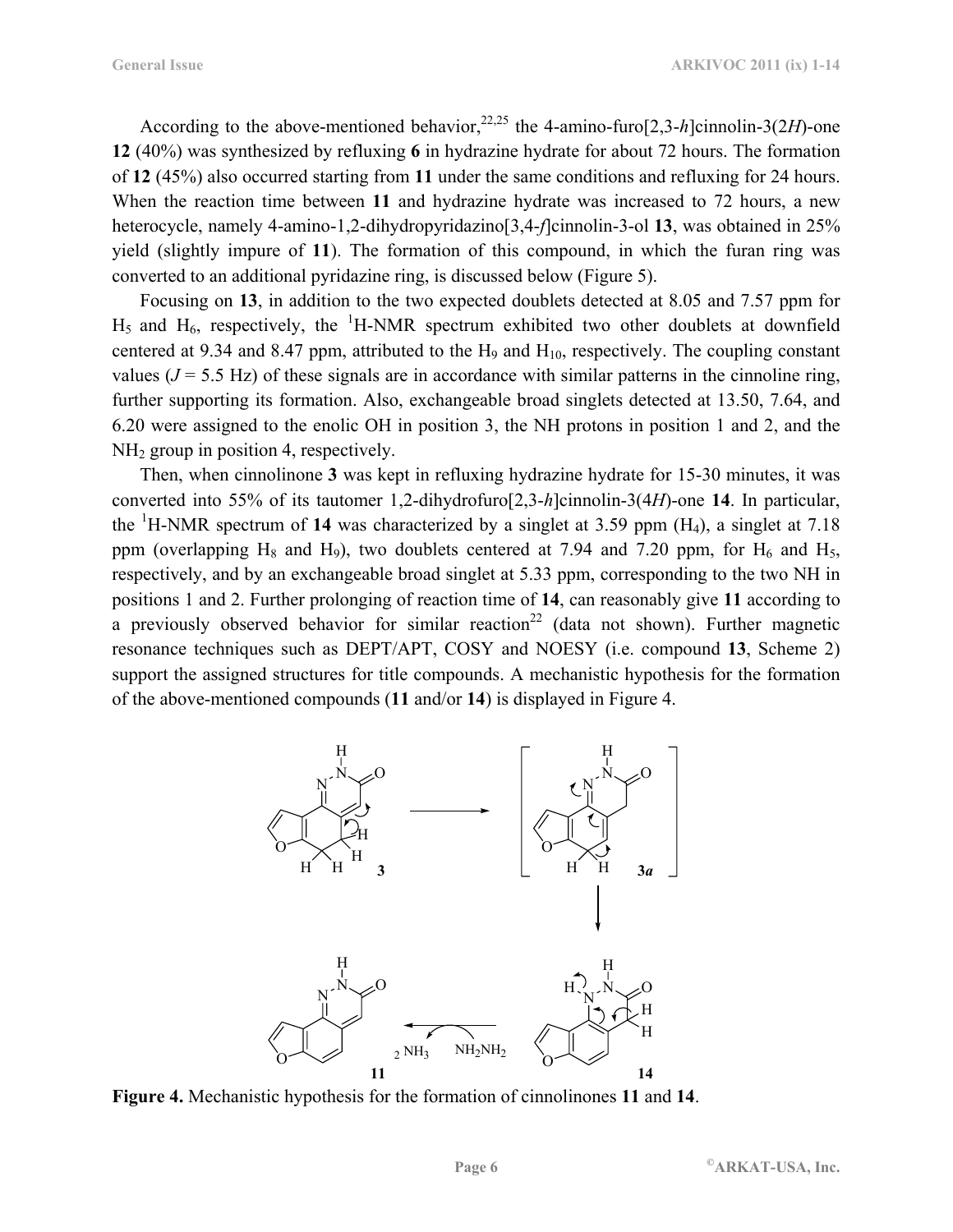The reaction process can start through an initial tautomerization of **3** to [**3***a*] and **14**, which can evolve to give **11** by dehydrogenation in an oxidative step mediated by hydrazine according to the different experimental conditions, whose N-N bond is cleaved to give two ammonia molecules.



**Figure 5.** Mechanistic hypothesis for the formation of cinnolinones **12** and **13.**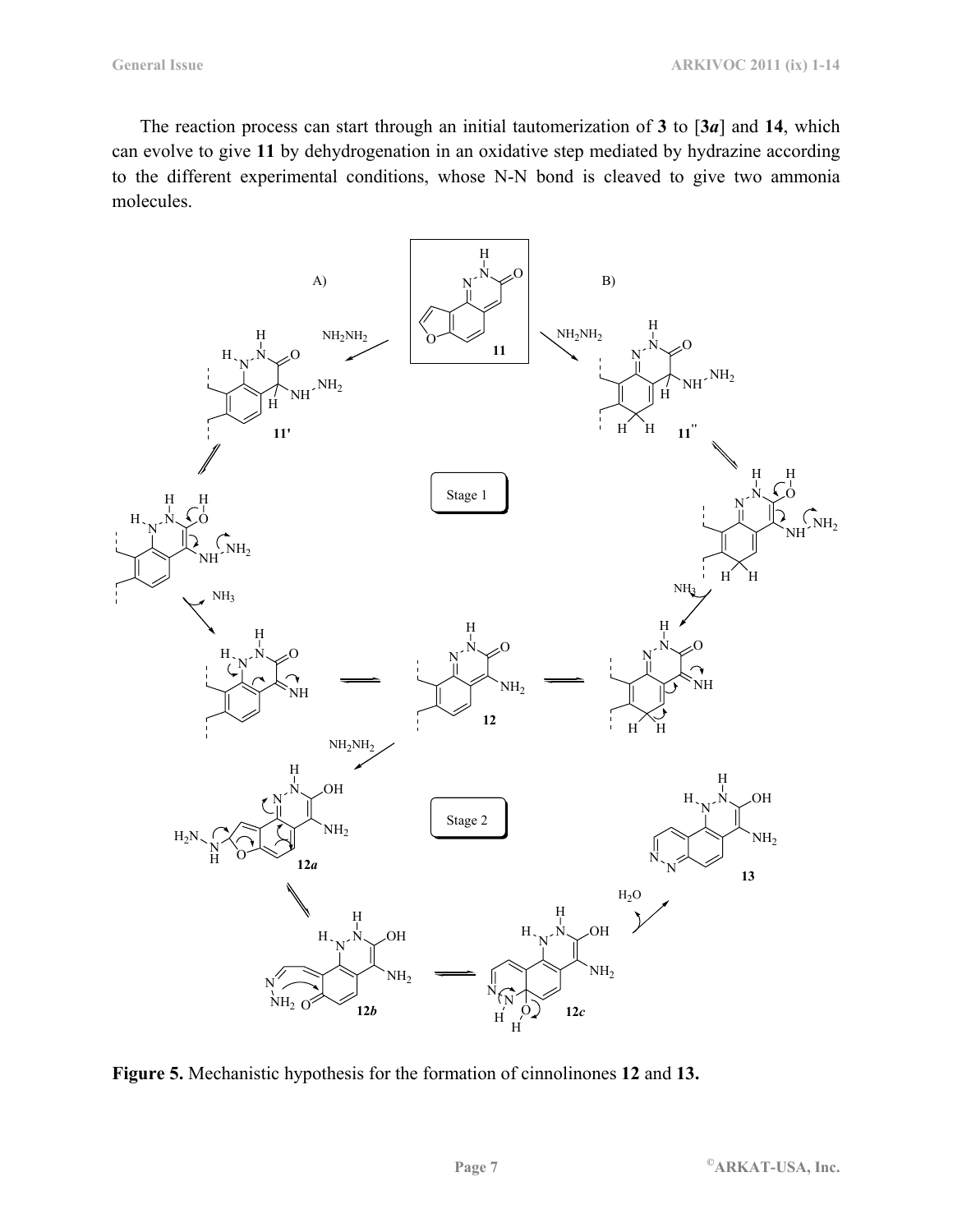Amination at the 4-position of the pyridazinone moiety of **11** to give compounds **12** and **13** was explained according with the mechanism  $(A, Figure 5)$  proposed by Singh<sup>26</sup> and Cignarella *et al*. 25 Briefly, this reaction occurs through an initial 1,4 addition of hydrazine to the pyridazinone ring, to form the intermediate **11'**, which, by dehydrogenation and final amination to the 4,4a-5,6 conjugated system, leads to **12** (and stage one of **13**, Figure 5). However, the alternative mechanism (B, Figure 5), with the initial formation of the intermediate **11"**, according with previously reported by Shemyakin *et al.*<sup>27</sup> and Cignarella *et al.*<sup>28</sup> can also be considered. Although these compounds can directly be obtained from **6**, we can reasonably hypothesize that this reaction may proceed *via* compound **11**. The complete formation of **13** can occur by a second-stage mechanism which involves another hydrazine addition to the furan ring of **12** (at position 8 of the furocinnolinone scaffold) to give the intermediate **12***a*, following by a ring-opening to give **12***b* (Figure 5). The formation of the intermediate **12***a* can also involve a starting furan epoxydation, which is well-documented in the literature,<sup>29</sup> and that can facilitate the Michael addition of hydrazine. Intramolecular nucleophilic attack to the carbonyl group would be carried out by the N1-amino group of the hydrazine coupled to give a six-membered ring **12***c*, which led to **13** by a final prototropic rearrangement with loss of a molecule of water.

The cinnolin-3(2*H*)-ones **3-5, 11, 12**, the cinnolin-3-ol **13**, and the intermediate **6**, were tested for their ability to inhibit IN catalytic activities in *in vitro* assays employing purified enzyme (Table 1). Inhibitors **1** and **2** were used as reference compounds.15 With the exception of **12** and **13**, all tested cinnolinone-derivatives, as well as the intermediate **6**, did not show any anti-IN activities. Conversely, the 4-amino-derivatives **12** and **13**, shared a certain inhibitory activity, thus demonstrating some inhibitory properties of this novel chemical scaffold. With a  $IC_{50}$  of 60 ± 13 µM against strand transfer reaction, **13** proved to be the most active compound of the series.

| Cpds                    | 3'-Processing    | <b>Strand Transfer</b> | SI <sup>a</sup> |
|-------------------------|------------------|------------------------|-----------------|
|                         | $IC_{50}(\mu M)$ | $IC_{50}(\mu M)$       |                 |
|                         | >333             | $69 \pm 4$             | >5              |
| $\overline{2}$          | $15 \pm 2$       | $0.54 \pm 0.08$        | 28              |
| 3                       | >100             | >100                   |                 |
| $\overline{\mathbf{4}}$ | >100             | >100                   |                 |
| 5                       | >100             | >100                   |                 |
| 6                       | >100             | >100                   |                 |
| 11                      | >100             | >100                   |                 |
| 12                      | >100             | $96 \pm 6$             | >1              |
| 13                      | >100             | $60 \pm 13$            | >1.7            |
| 14                      | $ND^b$           | $ND^b$                 | $ND^b$          |

**Table 1**. Inhibition of HIV-1 integrase catalytic activities

<sup>a</sup>SI: Selectivity Index. Values are from average of two or three independent experiments. <sup>b</sup>ND: not determined.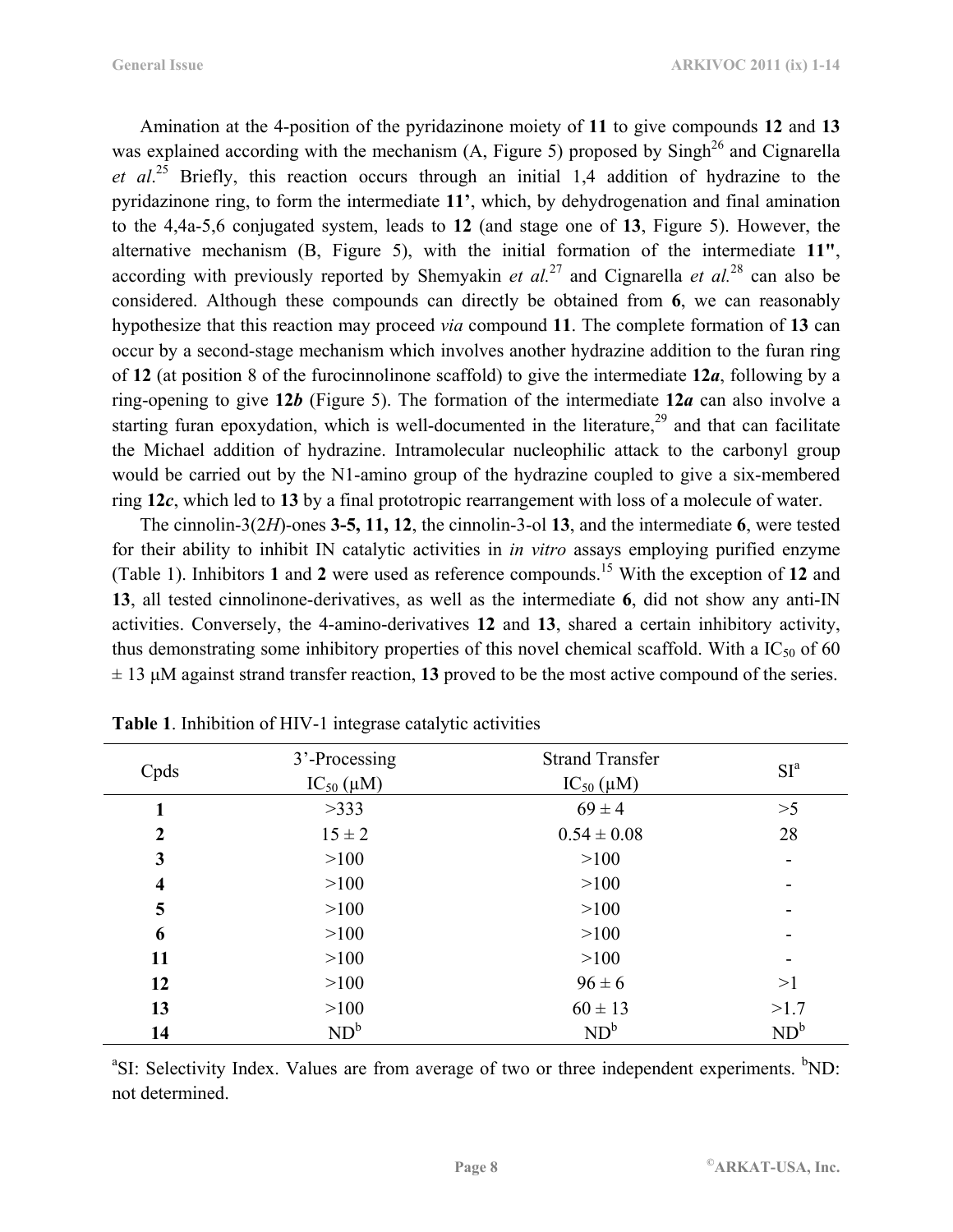Interestingly, when compared with reference compound **1**, the derivative **13** demonstrated approximately the same inhibitory activities (IC<sub>50</sub> values of  $60 \pm 13$  and  $69 \pm 4$  µM for 13 and 1, respectively), thus confirming that several features of these systems could be considered for a structural development. Furthermore, as expected, **13** proved to be more of 100-fold less active of **2**, a well studied and validated DKA inhibitor. From a structural point of view, an amino functionality in position 4 (both for **12** and **13**) and the enol OH in position 3 (only for **13**) of the pyridazinone ring can be predicted as an additional point of chelation on this pharmacophoric fragment, and are important for the anti-IN activity.

# **Conclusions**

In this work, a series of novel heterocycles have been designed and synthesized, to be used as versatile platform in drug design of IN inhibitors. The inhibition of IN enzyme as well as several different viral processes have been targeted via metal chelation. Since the central role of divalent metal ions in these transformations, inhibitors of such processes can be designed on pharmacophores that bind and/or interact to these divalent metal ions. This work has mainly focused in the designing and synthesis of novel chemical scaffold containing a chelating motif addressed toward metal-containing enzymatic sites, such as IN as virological target. Based on the data presented here, these novel prototypes might affect metal affinity in the context of the active site binding. These results prompted us to propose that these types of chromophore are suitable for extensive modifications and will be undertaken in future studies. Therefore, further synthetic and biological investigation for some related congeners are currently in progress and will be reported elsewhere.

### **Experimental Section**

**General.** Anhydrous solvents and all reagents were purchased from Sigma-Aldrich, Merck or Carlo Erba. All reactions involving air- or moisture-sensitive compounds were performed under a nitrogen atmosphere using oven-dried glassware and syringes to transfer solutions. Melting points (mp) were determined using an Electrothermal melting point or a Kofler apparatus. Nuclear magnetic resonance  $(^1H\text{-NMR},~^{13}C\text{-NMR},$  DEPT, COSY, and NOESY) spectra were determined in CDCl<sub>3</sub>, DMSO- $d_6$  or CDCl<sub>3</sub>/DMSO- $d_6$  (in 3/1 ratio) and were recorded at 200 MHz and 500 MHz on a Varian XL-200 and a Bruker Avance 500, respectively. Chemical shifts (δ scale) are reported in parts per million (ppm) downfield from tetramethylsilane (TMS) used as an internal standard. Splitting patterns are designated as follows: s, singlet; d, doublet; t, triplet; q, quadruplet; m, multiplet; brs, broad singlet; dd, double doublet. The assignment of exchangeable protons (OH and NH) was confirmed by the addition of  $D_2O$ . Electron ionization and MALDI-TOF mass spectra (70 eV) were recorded on a Hewlett-Packard 5989 Mass Engine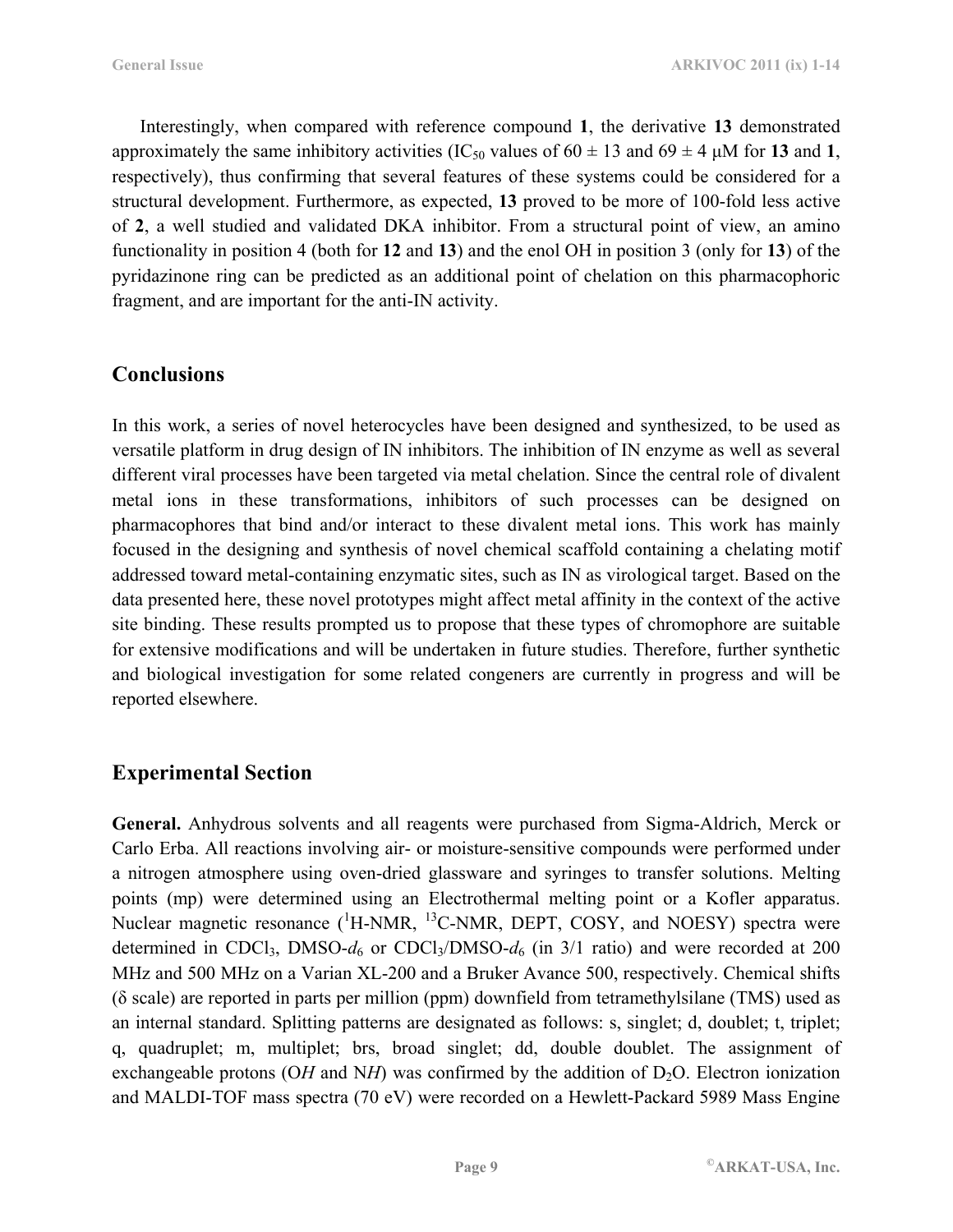Spectrometer and on a MALDI micro MX (Waters, micromass) equipped with a reflectron analyser, respectively. Analytical thin-layer chromatography (TLC) was carried out on Merck silica gel F-254 plates. Flash chromatography purifications were performed on Merck Silica gel 60 (230-400 mesh ASTM) as the stationary phase. Elemental analyses were performed on a Perkin-Elmer 2400 spectrometer at Laboratorio di Microanalisi, Dipartimento di Chimica, Università di Sassari (Italy), and were within  $\pm 0.4\%$  of the theoretical values.

**5,6-Dihydrofuro[2,3-***h***]cinnolin-3(2***H***)-one (3).** A solution of  $\alpha$ -hydroxy acid 6 (0.22 g, 0.0011) mol) and hydrazine hydrate (5 mL, 0.10 mol) was refluxed for 30 min. After cooling, the product was filtered and washed with ethanol to give beige crystals. Yield:  $62\%$ ; mp 219-220 °C. <sup>1</sup>H-NMR (200 MHz, DMSO-*d*6): δ 12.65 (brs, 1H, NH), 7.69 (d, 1H, *J* = 2.0 Hz, H8), 6.75 (d+s, 2H,  $J = 2.0$  Hz, H<sub>9</sub> and H<sub>4</sub>), 3.02-2.93 (m, 4H, H<sub>5</sub> and H<sub>6</sub>). MS (EI):  $m/z$  [188, M<sup>+</sup>], 159, 132, 131, 104, 103. Anal. Calc. for C<sub>10</sub>H<sub>8</sub>N<sub>2</sub>O<sub>2</sub>: C, 63.82; H, 4.28; N, 14.89. Found: C, 63.70; H, 4.11; N, 15.15.

**4-Hydroxy-4,4a,5,6-tetrahydrofuro[2,3-***h***]cinnolin-3(2***H***)-one (4).** A solution of α-hydroxy acid  $6$  (0.105 g, 0.0005 mol) and hydrazine monohydrate (0.025 g, 0.0005 mol) in ethanol (5 mL) was refluxed for 1 hour. After cooling, the product was filtered, washed with ethanol to give the titled compound as yellow-beige crystals. Yield:  $32\%$ ; mp  $273-274$  °C. <sup>1</sup>H-NMR (200 MHz, DMSO-*d*6): δ 10.76 (s, 1H, NH), 7.63 (d, 1H, *J* = 1.8 Hz, H8), 6.61 (d, 1H, *J* = 1.8 Hz, H9), 5.61 (brs, 1H, OH), 3.94-3.85 (m, 1H, H<sub>4</sub>), 2.8-2.65 (m, 4H, H<sub>5</sub>, H<sub>6</sub>), 1.73 (m, 1H, H<sub>4a</sub>). <sup>13</sup>C-NMR (DMSO-*d*6): 169.0, 157.7, 146.5, 143.3, 116.4, 105.8, 67.4, 27.4, 21.7. MS (EI): *m*/*z* [206, M<sup>+</sup> ], 178, 177, 150, 132, 106. Anal. Calc. for C<sub>10</sub>H<sub>10</sub>N<sub>2</sub>O<sub>3</sub>: C, 58.25; H, 4.89; N, 13.59. Found: C, 58.43; H, 4.99; N, 13.77.

**4,4a,5,6-Tetrahydrofuro[2,3-***h***]cinnolin-3(2***H***)-one (5).** A solution of acid **9** (0.097 g, 0.0005 mol) and hydrazine hydrate (0.025 g, 0.0005 mol) in ethanol (5 mL) was refluxed for 3 hours. After cooling, the product was filtered and washed with ethanol to give a beige solid. Yield: 38%; mp 224-225. <sup>1</sup> H-NMR (200 MHz, DMSO-*d*6): δ 10.73 (s, 1H, NH), 7.64 (d, 1H, *J* = 1.8 Hz, H8), 6.64 (d, 1H, *J* = 1.8 Hz, H9), 2.82 (m, 2H, H4), 2.52-2.14 (m, 2H, H5), 2.25-2.18 (m, 2H, H6), 1.67(m, 1H, H4a). 13C-NMR (200 MHz, DMSO-*d*6): 191.2, 166.8, 157.3, 143.2, 116.2, 105.81, 33.1, 31.7, 28.9, 22.0. MS (EI): *m*/*z* [190, M<sup>+</sup> ], 162, 133, 119, 106. Anal. Calc. for  $C_{10}H_{10}N_2O_2$ : C, 63.15; H, 5.30; N, 14.73. Found: C, 63.27; H, 5.22; N, 14.88.

**Hydroxy(4-oxo-4,5,6,7-tetrahydro-1-benzofuran-5-yl)acetic acid (6).** To a vigorously stirred solution of the ketone **7** (0.73 g, 0.0054 mol) and glyoxylic acid monohydrate (0.50 g, 0.0064 mol) in H<sub>2</sub>O (10 mL) at 0 °C, a solution of sodium hydroxide (0.75 g, 0.0188 mol) in H<sub>2</sub>O (40 mL) was then added in small portions. After stirring for 40 min. at room temperature, the alkaline solution was washed with ethyl acetate (10 mL) and then was acidified at 0  $^{\circ}$ C with concentrated HCl. After stirring at room temperature for 1 hour, the solution was extracted with ethyl acetate (6 times), dried over  $Na<sub>2</sub>SO<sub>4</sub>$  and concentrated to give yellow heavy oil, which solidified to give a white solid. Yield: 81%; mp 135-136 °C. <sup>1</sup>H-NMR (200 MHz, DMSO-d<sub>6</sub>): δ 12.58 (brs, 1H, COOH), 7.69 (d, 1H, H8), 6.68 (d, 1H, H9), 5.32 (brs, 1H, OH), 4.72-4.28 (2d, 1H, Cα-H), 2.96-2.84 (m, 3H, H<sub>2</sub>, H<sub>4</sub>), 2.18-2-1.97 (m, 2H, H<sub>3</sub>), <sup>13</sup>C-NMR (200 MHz DMSO-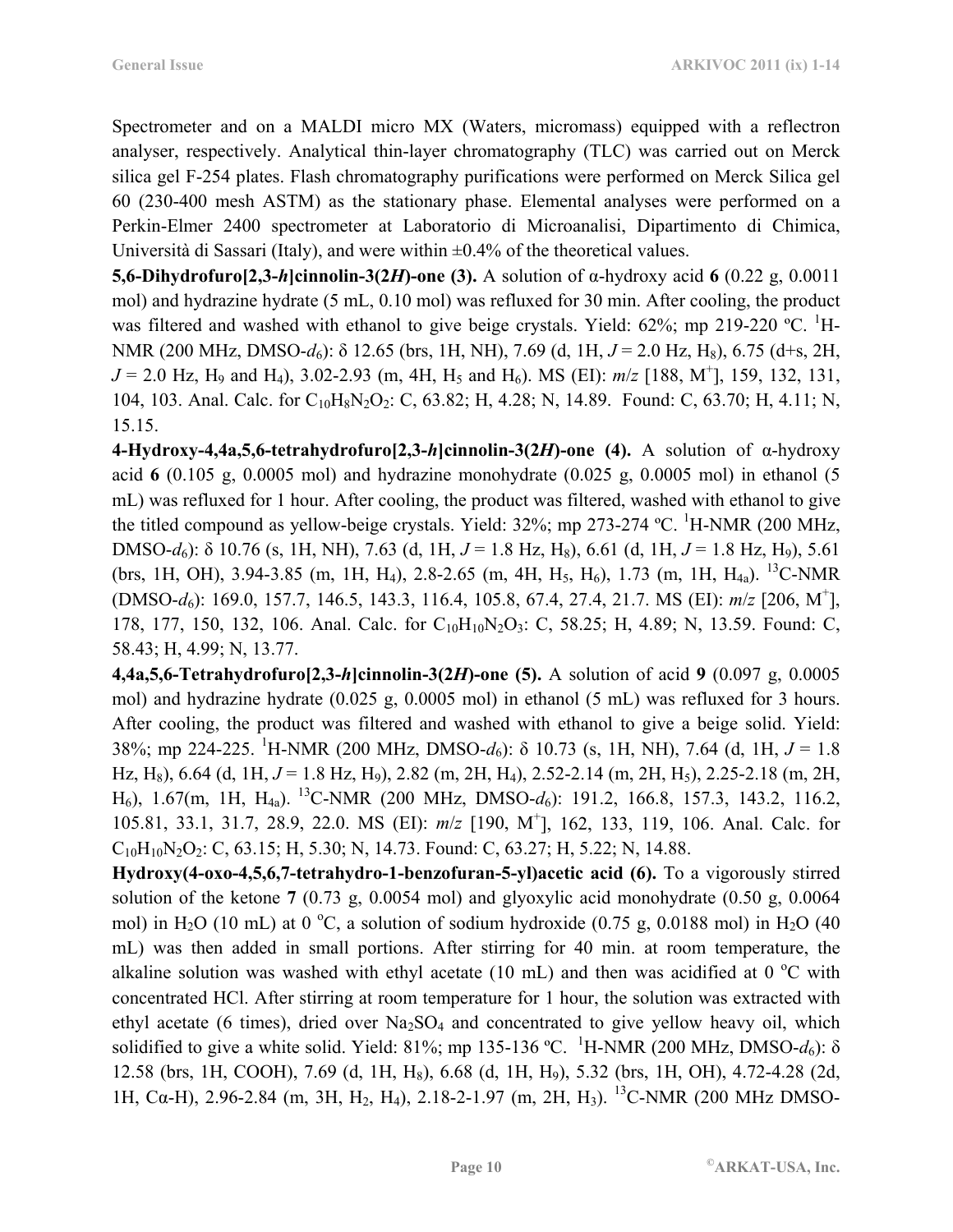*d*6): 192.4, 175.5, 167.3, 143.8, 120.6, 106.5, 69.6, 68.3, 49.8, 22.3. MS (EI): *m*/*z* [210, M<sup>+</sup> ]. Anal. Calc. for  $C_{10}H_{10}O_5$ : C, 57.14; H, 4.80. Found: C, 57.02; H, 4.98.

**6,7-Dihydro-1-benzofuran-4(5***H***)-one (7).** To an ice-bath cooled solution of 1,3 cyclohexadione **8** (2 g, 0.0178 mol) and H<sub>2</sub>O (16 mL), a solution of NaHCO<sub>3</sub> (1.79 g) in H<sub>2</sub>O (16 mL) was added dropwise, followed by a 45% aqueous chloroacetaldehyde solution (3.57 mL, 0.056 mol), under vigorous stirring. The reaction mixture was stirred at room temperature for 15 hours (the pH of the solution should be in the range of 6-9). Then ethyl acetate (25 mL) was added and the solution was acidified to pH 1 with 1 M  $H_2SO_4$ . After extraction with ethyl acetate the organic layers were washed with an aqueous solution of  $K_2CO_3$ , dried over Na<sub>2</sub>SO<sub>4</sub> and evaporated under vacuum, to give yellow oil. Yield: 70%. <sup>1</sup>H-NMR (200 MHz, CDCl<sub>3</sub>): δ 7.31 (d, 1H, H<sub>9</sub>), 6.69 (d, 1H, H<sub>9</sub>), 2.91-2.85 (m, 2H, CH<sub>2</sub>), 2.53-2.47 (t, 2H, CH<sub>2</sub>), 2.23-2.11 (m, 2H, CH<sub>2</sub>). The <sup>1</sup>H-NMR spectrum was in accordance with that reported in literature.<sup>24 13</sup>C-NMR (200 MHz, CDCl<sub>3</sub>): 194.7, 167.2, 142.5, 120.9, 106.3, 37.5, 23.2, 22.5. MS (EI):  $m/z$  [136, M<sup>+</sup>].

**(4-Oxo-4,5,6,7-tetrahydro-1-benzofuran-5-yl)acetic acid (9).** To a solution of ester **10** (2.0 g, 0.009 mol) in methanol (10 mL), a 10% solution of NaOH in methanol (10.8 mL, 0.027 mol) was added, and the mixture was stirred at reflux for 2 hours. After this time, the solvent was removed under reduced pressure, the residue was dissolved in water, washed with  $CH<sub>2</sub>Cl<sub>2</sub>$ , and acidified with concentrated HCl. The precipitate formed was filtered and the solid was recrystallized from H<sub>2</sub>O to give the acid 9 as white crystal. Yield 92%. mp 100°C (Lit. 103-104) <sup>o</sup>C).<sup>30</sup> <sup>1</sup>H-NMR (200 MHz, DMSO-*d*<sub>6</sub>): δ 12.12 (s, 1H, OH), 7.66 (d, 1H, H<sub>2</sub>), 6.64 (d, 1H, H<sub>3</sub>), 2.74-2.93 (m, 3H, H5 and 2H7), 2.66 (dd, 1H, HCH-COOH), 2.34 (dd, 1H, HCH-COOH), 2.18- 2.20 (m, 1H, 1H<sub>6</sub>), 1.97 (dq, 1H, 1H<sub>6</sub>). MS (EI):  $(m/z)$ : [194, M<sup>+</sup>].

**Ethyl (4-oxo-4,5,6,7-tetrahydro-1-benzofuran-5-yl)acetate (10).** A solution of **7** (1.6 g, 0.012 mol) in anhydrous THF (15 mL) was added dropwise under a nitrogen atmosphere at -70  $\rm{^{\circ}C}$  to a 1 M solution in THF of lithium bis(trimethylsilyl)amide (12 mL, 0.012 mol) and the reaction mixture was stirred for 1 hour at -70 ºC Then ethyl bromoacetate (1.33 mL, 0.012 mol) was added, and the reaction mixture was stirred at -70 ºC for 30 min., and then at room temperature for 18 hours. The solvent was removed *in vacuo*, and the residue was dissolved in AcOEt. The organic phase was washed with water,  $5\%$  aqueous solution of NaHCO<sub>3</sub>, and  $5\%$  HCl, dried over  $Na<sub>2</sub>SO<sub>4</sub>$  and concentrated to give yellow oil, which was purified by column chromatography (petroleum ether/ethyl acetate 2/8) to give a pale yellow oil. Yield 65%. MS (EI): *m*/*z* [222, M<sup>+</sup> ]. The  $\mathrm{^{1}H}\text{-}NMR$  spectra was in accordance with that reported in literature.<sup>30</sup>

**Furo[2,3-***h***]cinnolin-3(2***H***)-one (11).** A solution of α-hydroxy acid **6** (0.21 g, 0.0010 mol) in hydrazine hydrate (5 mL, 0.10 mol) was refluxed for 48 hours. After cooling the solid was filtered and washed with ethanol. The solid was then triturated with acetone, filtered to give a beige solid. Yield: 35%; mp 300 °C dec. <sup>1</sup>H-NMR (200 MHz, DMSO-d<sub>6</sub>): δ 14.00 (brs, 1H, NH), 7.75 (s, 1H, Ar-H<sub>4</sub>), 7.68 (AB system, 2H,  $J = 9.0$  Hz, Ar-H<sub>6</sub> and Ar-H<sub>5</sub>), 7.62 (d, 1H,  $J = 1.8$ Hz, H<sub>8</sub>), 6.61 (d, 1H,  $J = 1.8$  Hz, H<sub>9</sub>). MS (MALDI-TOF): [187, M<sup>+</sup> +1]. Anal. Calc. for  $C_{10}H_6N_2O_2$ : C, 64.52; H, 3.25; N, 15.05. Found: C, 64.34; H, 3.55; N, 14.91.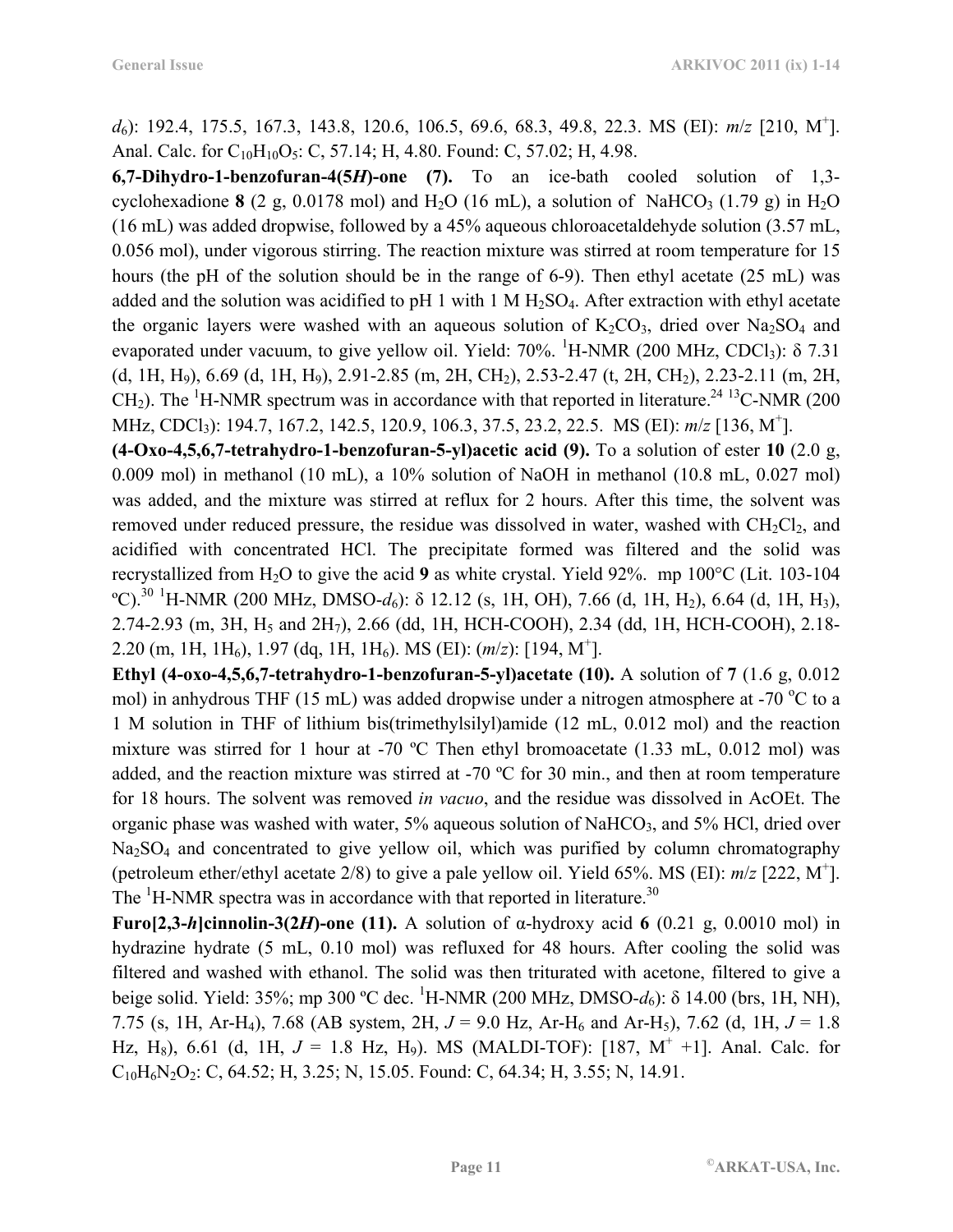**4-Amino-furo[2,3-***h***]cinnolin-3(2***H***)-one (12).** From **6**. A suspension of **6** (0.23 g, 0.0011 mol) in hydrazine hydrate (5 mL, 0.10 mol) was refluxed for 72 hours. After cooling the excess of hydrazine hydrate was evaporated and the residue was triturated with acetone. The solid formed was purified by flash chromatography eluting with dichloromethane/methanol 9.5/0.5 to give a brown solid. Yield: 40%.

From **11**. A suspension of **11** (0.20 g, 0.0011 mol) and hydrazine hydrate (5 mL, 0.10 mol) was refluxed for 24 hours. After cooling the excess of hydrazine hydrate was evaporated and the residue was triturated with acetone. The solid formed was purified by flash chromatography eluting with dichloromethane/methanol 9.5/0.5 to give a brown solid. Yield: 45%, mp 300 ºC dec. <sup>1</sup> H-NMR (500 MHz, DMSO-*d*6): δ 7.58 (d, 1H, *J* = 9.3 Hz, Ar-H6), 7.07 (d, 1H, *J* = 9.3 Hz, Ar-H<sub>5</sub>), 7.21 (d, 1H,  $J = 1.9$  Hz, Ar-H<sub>8</sub>), 6.69 (d, 1H,  $J = 1.9$  Hz, Ar-H<sub>9</sub>). MS (MALDI-TOF): [202, M<sup>+</sup> +1]. Anal. Calc. for C<sub>10</sub>H<sub>7</sub>N<sub>3</sub>O<sub>2</sub>: C, 59.70; H, 3.51; N, 20.89. Found: C, 59.75; H, 3.42; N, 21.09.

**4-Amino-1,2-dihydropyridazino[3,4-***f***]cinnolin-3-ol (13).** A solution of **11** (0.22 g, 0.0011 mol) in hydrazine hydrate (5 mL) was refluxed for 72 hours. After cooling the excess of hydrazine hydrate was evaporated. The residue was triturated with acetone, the solid filtrated and purified by flash chromatography eluting with dichloromethane/methanol 9.5/0.5 to give a green solid. Yield: 25%; mp 300 °C dec. <sup>1</sup>H-NMR (500 MHz, DMSO):  $\delta$  13.50 (brs, 1H, OH), 9.34 (d, 1H, *J* = 5.6 Hz, Ar-H9), 8.47 (d, 1H, *J* = 5.6 Hz, Ar-H10), 8.06 (d, 1H, *J* = 9.0 Hz, Ar-H6), 7.64 (brs, 2H, NH), 7.58 (d, 1H,  $J = 9.0$  Hz, Ar-H<sub>5</sub>), 6.20 (s, 2H, NH<sub>2</sub>). MS (EI):  $(m/z)$ : [216, M<sup>+</sup> +1], 198, 183, 157. Anal. Calc. for C10H9N5O: C, 55.81; H, 4.22; N, 32.54. Found: C, 55.60; H, 4.02; N, 32.65.

**1,2-Dihydrofuro[2,3-***h***]cinnolin-3(4***H***)-one (14).** A mixture of **3** (0.19 g, 0.0010 mol) (in hydrazine hydrate (5 mL, 0.10 mol) was refluxed for 15-30 minutes. After cooling the product was filtered, washed with water to give a beige solid. Yield:  $55\%$ ; mp 300 °C dec. <sup>1</sup>H-NMR (200 MHz, DMSO- $d_6$ ):  $\delta$  7.94 (d, 1H,  $J = 8.8$  Hz, H<sub>6</sub>); 7.20 (d, 1H,  $J = 8.8$  Hz, H<sub>5</sub>); 7.18 (s, 2H, H<sub>8</sub>, H<sub>9</sub>); 5.33 (bs, 2H, NH); 5.59 (s, 2H, H<sub>4</sub>). MS (EI):  $(m/z)$ : [188, M<sup>+</sup>, 100%], 158, 131, 129, 117, 105. Anal. Calc. for C10H8N2O4: C, 63.82; H, 4.28; N, 14.89. Found: C, 63.98; H, 4.03; N, 15.22. **Biological materials, chemicals, and enzymes**

All compounds were dissolved in DMSO and the stock solutions were stored at -20 °C. The  $\gamma$ [<sup>32</sup>P]-ATP was purchased from PerkinElmer. The expression system for wild-type IN was a generous gift of Dr. Robert Craigie, Laboratory of Molecular Biology, NIDDK, NIH, Bethesda, MD.

**Integrase assays**. Inhibition of IN catalytic activities, 3'-processing (3'-proc) and strand transfer (ST), were evaluated by oligonucleotide-based assays in *in vitro* assays employing purified enzyme as previously described.<sup>15</sup>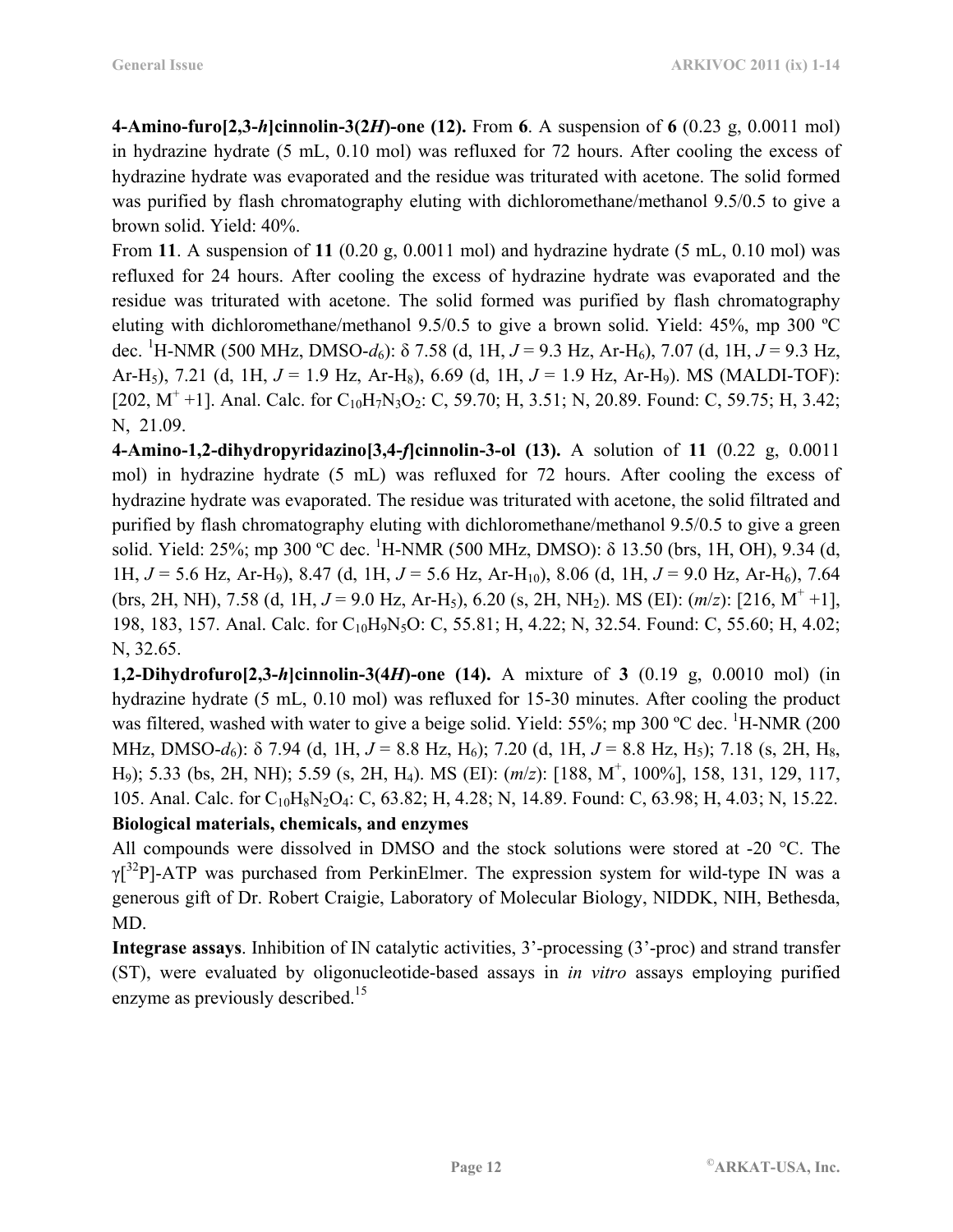# **Acknowledgements**

We are grateful to Prof. Nouri Neamati (Department of Pharmaceutical Sciences, University of Southern California, School of Pharmacy, Los Angeles, USA) for the enzyme assays and for his invaluable collaboration. We also thank Dr. Dominga Rogolino (Dipartimento di Chimica Generale ed Inorganica, Chimica Analitica, Chimica Fisica, University of Parma, Italy) and Dr. Anna Maria Roggio (Porto Conte Ricerche, Alghero, Italy) for MS analysis, and Dr. Maria Orecchioni and Mr. Paolo Fiori for assistance with NMR spectra. NP and MS thank the Master & Back Program of Regione Autonoma della Sardegna. The work in MS's laboratory was in part supported by Fondazione Banco di Sardegna.

# **References**

- 1. Pommier, Y.; Johnson, A. A.; Marchand, C. *Nat. Rev. Drug Discov.* **2005,** *4*, 236.
- 2. Neamati, N. *Expert Opin. Investig. Drugs* **2001**, *10*, 281.
- 3. Nair, V.; Chi, G. *Rev. Med. Virol.* **2007**, *17*, 277.
- 4. Dayam, R.; Al-Mawsawi, L. Q.; Neamati, N. *Drugs R D* **2007**, *8*, 155.
- 5. Garrido, C.; Soriano, V.; de Mendoza, C *J. Antimicr. Chemother.* **2010**, *65*, 218.
- 6. Al-Mawsawi, L. Q.; Al-Safi, R. I.; Neamati, N. *Expert. Opin. Emerg. Drugs* **2008**, *13*, 213.
- 7. Rowley, M. *Progress Med. Chem.* **2008**, *46*, 1.
- 8. Hazuda, D. J.; Felock, P.; Witmer, M.; Wolfe, A.; Stillmock, K.; Grobler, J. A.; Espeseth, A.; Gabryelski, L.; Schleif, W.; Blau, C.; Miller, M. D. *Science* **2000**, *287*, 646.
- 9. Pais, G. C. G., Burke, T. R. *Drugs Fut.* **2002**, *27*, 1101.
- 10. Sechi, M.; Derudas, M.; Dallocchio, R.; Dessì, A.; Bacchi, A.; Sannia, L.; Carta, F.; Palomba, M.; Ragab, O.; Chan, C.; Shoemaker, R.; Sei, S.; Dayam, R.; Neamati, N. *J. Med. Chem.* **2004**, *47*, 5298.
- 11. Sechi, M.; Rizzi, G.; Bacchi, A.; Carcelli, M.; Rogolino, D.; Pala, N.; Sanchez, T.; Taheri, L.; Dayam, R. and Neamati, N. *Bioorg. Med. Chem.* **2008**, *17*, 2925.
- 12. Sechi, M.; Azzena, U.; Delussu, M. P.; Dallocchio, R.; Dessì, A.; Cosseddu, A.; Pala, N.; Neamati, N. *Molecules* **2008**, *13*, 2442.
- 13. Sechi, M.; Sannia, L.; Carta, F.; Palomba, M.; Dallocchio, R.; Dessì, A.; Derudas, M.; Zawahir, Z.; Neamati, N. *Antiviral Chem. Chemother*. **2005**, *16*, 41.
- 14. Sechi, M.; Sannia, L.; Orecchioni, M.; Carta, F.; Paglietti, G.; Neamati, N. *J. Heterocyl. Chem.* **2003**, *40*, 1097.
- 15. Sechi, M.; Bacchi, A.; Carcelli, M.; Compari, C.; Duce, E.; Fisicaro, E.; Rogolino, D.; Gates, P.; Derudas, M.; Al-Mawsawi, L. Q. and Neamati, N. *J. Med. Chem.* **2006**, *49*, 4248.
- 16. Curran, W. V.; Ross, A. *J. Med. Chem.* **1974***, 17,* 273.
- 17. McEvoy, F. J.; Allen, G. R. *J. Med. Chem.* **1974**, *17,* 281.